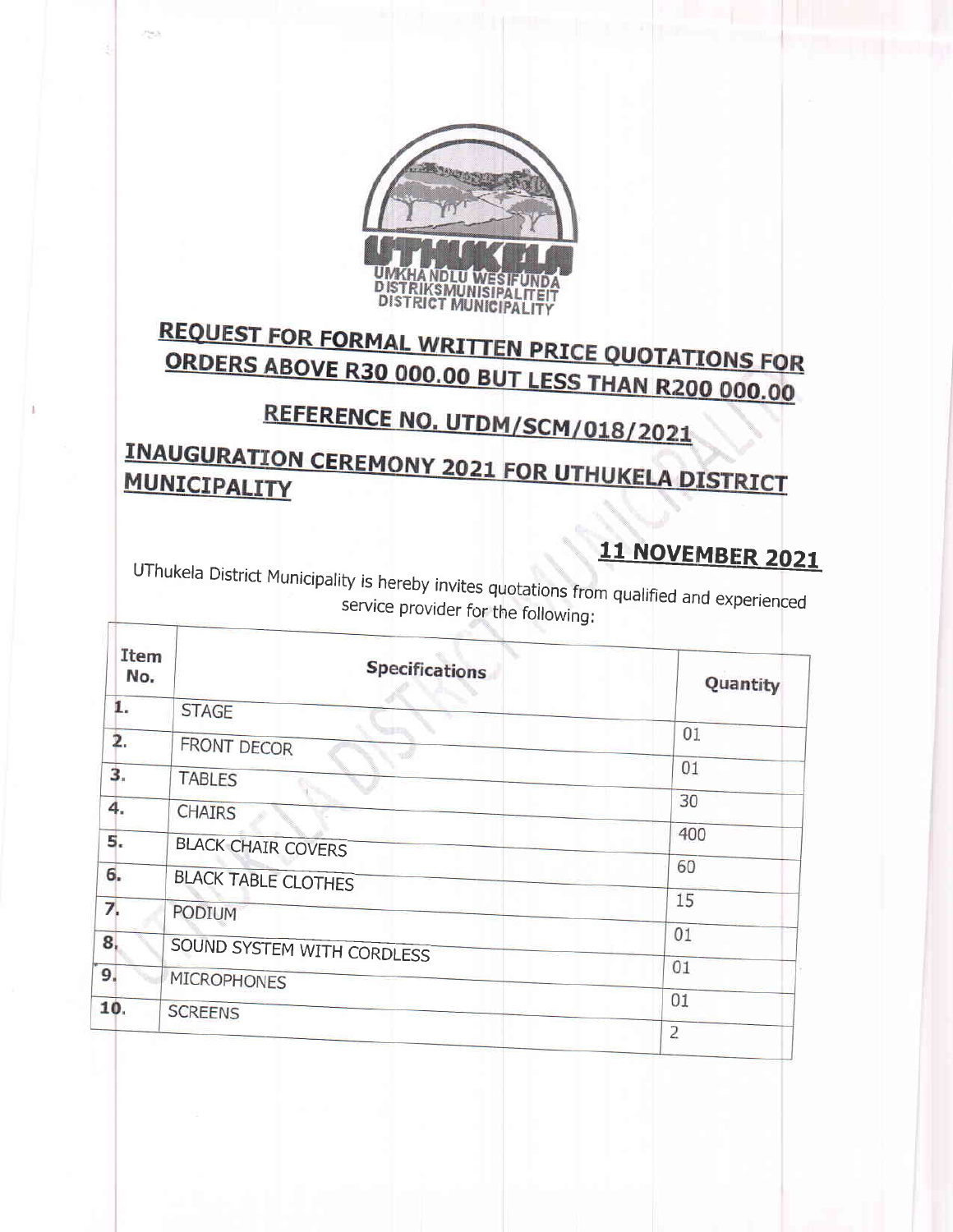### **SPECIAL CONDITIONS:**

- 1. Suppliers are to adhere strictly to the specifications
- 2. Not adhering to the specifications, will result in the quotation not being considered.
- 3. Faxed or e-mailed quotations will not be accepted. 4. 7 days urgent.

#### **GENERAL CONDITIONS:**

# Quotations must be submitted using the official quotation form obtainable from the Supply Chain Management Unit office (Procurement) Room G51.

- 1. Sealed quotations outwardly marked: Ref. No. UTDM/SCM/018/2021: Inauguration Ceremony 2021 for Uthukela District Municipality, must be addressed to: Executive Manager Supply Chain Management SS Mdlolo and placed in the Tender Box, 36 Lyell Street, Ladysmith, not later than 12H00 on 19 November, 2021.
- 2. MBD1, MBD4, MBD6.1, MBD6.2, MBD6.11 and MBD8 forms must be filled in and submitted together with the quotation.
- 3. All Quotations will be evaluated on a point system in accordance with the provisions of the Preferential Procurement Policy Framework Act No. 5 of 2000 and the revised PREFERENTIAL PROCUREMENT **REGULATIONS, 2011.**
- 4. In terms of Regulation 6, the 80/20 preference point system will be applicable, with 80 points for Price and 20 Points for B-BBEE Status Level of
- 5. Prices quoted must include value added tax, delivery charges and off-loading to the municipal premises.
- 6. Any quote will not necessary be accepted and the Council Reserves the Right to Accept the whole or any Part of Any quote.
- 7. Certified Copy of Sana's: B-BBEE Certificated or Sworn Affidavit /Proof of Exemption must be included in the Bid document.
- 8. A valid original Tax clearance certificate/Tax compliance Status Pin must be submitted together with the document.
- 
- 9. Prices altered by means of correction fluid will not be considered

10. Preference will be given to Database Suppliers

11.A current (30 days) Business and or Business Residential municipal account for all services must be included in the bid document, even outside the UThukela District Municipal boundaries. In case of leasing, the